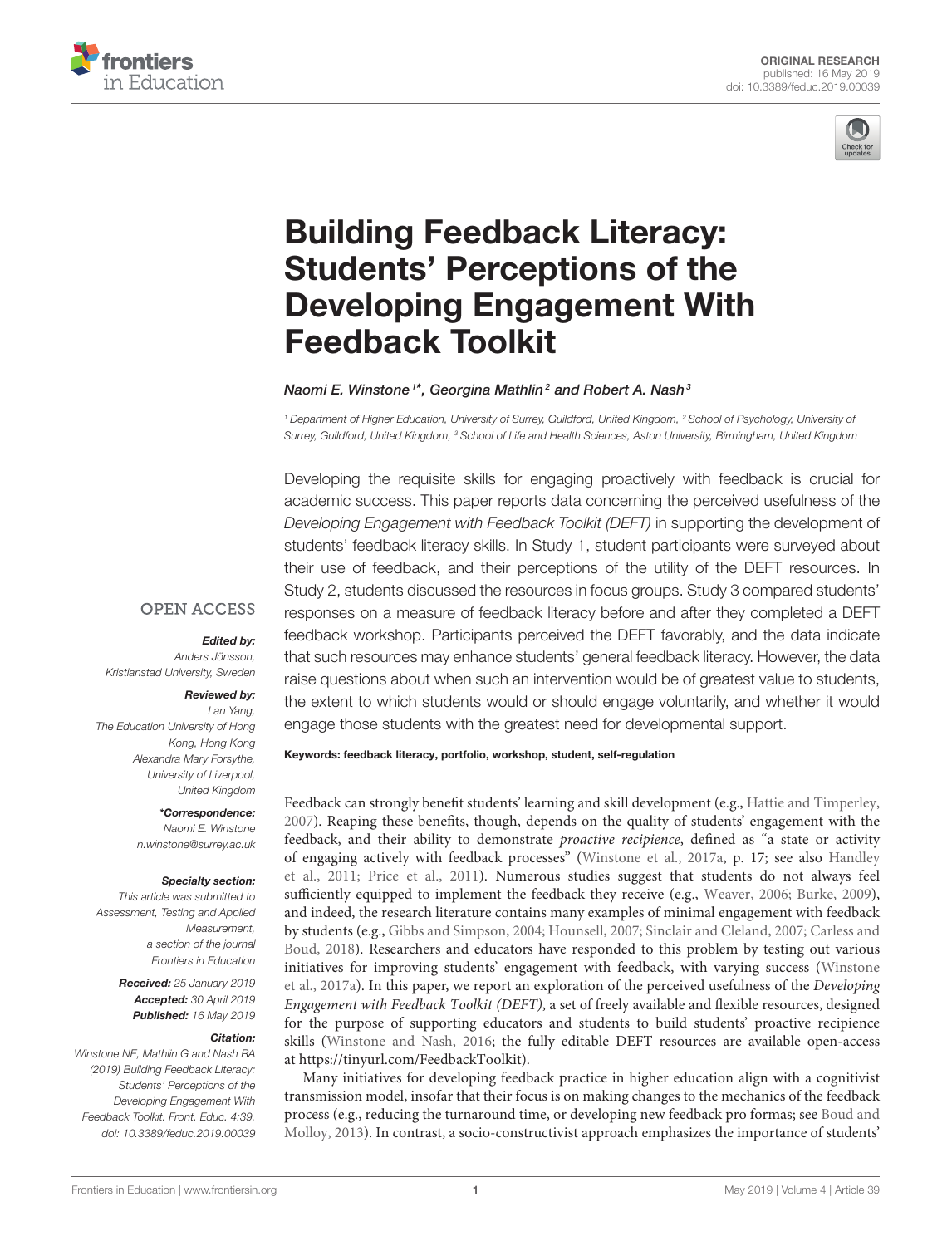engagement with feedback, and the impact of feedback on their subsequent learning [\(Price et al., 2007;](#page-10-12) [Ajjawi and Boud,](#page-10-13) [2017\)](#page-10-13). The latter approach is important as it encourages us to conceptualize feedback as a process in which both staff and students have roles to play. Feedback is unlikely to have optimal impact if emphasis is placed solely on the ways in which educators craft feedback. Instead, it is important that educators create environments in which using feedback is perceived to be both possible and valuable, and in which students perceive a need to commit their time and energy to engaging with and implementing the advice they receive [\(Nash and Winstone, 2017\)](#page-10-14).

When educators see students failing to make the most of feedback opportunities, some might assume that students lack motivation and commitment (see [Higgins et al., 2002](#page-10-15) for discussion of this issue). But in many cases it is likely that more lies beneath this apparent disengagement. To consider some of the possible reasons, [Jönsson \(2013\)](#page-10-16) reviewed the research literature on students' use of feedback, and concluded that students can find it difficult to use feedback when it comes too late to be useful, when it is insufficiently detailed or individualized, or when it is seen as too authoritative. In addition, Jönsson suggests that students can find it difficult to decode the specialist language often used in feedback, and can also be unaware of useful strategies for implementing the feedback. Beyond these possible reasons, we should also recognize that there is an affective dimension to receiving feedback: the "emotional backwash" that people often experience in response to feedback can inhibit their cognitive processing of the developmental information [\(Pitt,](#page-10-17) [2017;](#page-10-17) [Pitt and Norton, 2017;](#page-10-18) [Ryan and Henderson, 2018\)](#page-10-19).

Building upon Jönsson's review of the literature, Winstone et al. [\(2017b\)](#page-10-20) identified four distinct barriers to students' engagement with feedback information, through a thematic analysis of focus groups with undergraduate students. The first barrier was termed awareness, representing students' difficulty decoding the language used within feedback, alongside recognizing the purpose of feedback and from where it is obtained. Like this barrier, the next of Winstone et al.'s barriers resonates with Jönsson's discussion: the term cognisance was used to represent students' difficulty in knowing which strategies they could use to implement feedback. The third barrier, agency, refers to students' difficulties in feeling empowered to act upon feedback; a common issue arising under this theme was the perceived difficulty in transferring feedback across different unrelated assignments in a modularized curriculum (see also [Hughes et al., 2015;](#page-10-21) [Jessop, 2017\)](#page-10-22). Finally, the barrier of volition represents unwillingness on students' part to put in the "hard graft" required to realize the impact of feedback [\(Carless, 2015\)](#page-10-23).

When considering the barriers to productive engagement with assessment feedback, it is important to consider that some students might be less affected than others by these barriers. For example, in an online survey [Forsythe and Johnson \(2017\)](#page-10-24) recently explored whether students' having a "fixed" mindset (i.e., unchangeable) vs. "growth" mindset (i.e., malleable; [Dweck,](#page-10-25) [2002\)](#page-10-25) about their own abilities was related to their self-reported feedback behavior. Their results demonstrated that students who reported a fixed mindset—those who believed their abilities were relatively difficult to change or improve—were more likely to agree that they exhibited defensive behaviors when receiving feedback. Findings like these suggest that we should be mindful of individual differences when considering students' engagement with assessment feedback. This consideration is also likely to be important when asking what kinds of interventions might be most effective for supporting students' engagement and skills.

So what kinds of interventions are successful in breaking down some of these barriers to using feedback effectively? Aiming to synthesize the research literature on this matter, Winstone et al. [\(2017a\)](#page-10-1) carried out a systematic review that uncovered a wide range of interventions, from the use of educational technology, to peer- and self-assessment, to structured portfolio tools. The authors described four general categories into which these interventions could be conceptually grouped. Some interventions focused on students internalizing and applying standards, and these sought to better equip students to use feedback by giving them opportunities to take the perspective of an assessor and to understand the standards and criteria used to assess their work (e.g., peer assessment, dialogue, and discussion). Second, sustainable monitoring interventions aimed to put practices in place for enabling students to record and track their improvement and use of feedback, such as the use of portfolios and action-planning. Third, collective provision of training interventions were those that could be delivered to entire cohorts of students at a time, such as feedback workshops and the provision of exemplar assignments. Fourth and finally, interventions focused on the manner of feedback delivery included attempts to change the way in which feedback was presented or delivered to students (e.g., audio feedback, withholding the grade until the descriptive feedback had been read). For each intervention included in the review, Winstone et al. [\(2017a\)](#page-10-1) attempted to identify the authors' rationale for why it should or could be effective. That is, what particular skill or process were they trying to develop in students? From this analysis, Winstone et al. identified four separate skills that were cited as desired outcomes of the interventions reported, and that were therefore believed to underpin proactive recipience: these were self-appraisal; assessment literacy; goalsetting and self-regulation; and engagement and motivation. In sum, interventions for improving students' effective engagement with feedback need to consider both the barriers that stand in the way of this engagement, and the recipience skills that are required in order to reap the benefits of feedback. Winstone et al. [\(2017a\)](#page-10-1) suggested that a holistic, rather than piecemeal, approach to developing proactive recipience would therefore be most beneficial, by targeting multiple barriers, and multiple recipience skills simultaneously. It was upon this foundation that we developed the DEFT.

The DEFT is a toolkit of resources for developing students' skills of "proactive recipience," comprising the building blocks for a feedback glossary, feedback guide, feedback workshop, and feedback portfolio [\(Winstone and Nash, 2016\)](#page-10-10). The DEFT was developed in the context of an undergraduate Psychology programme; in the spirit of student-staff partnership (Deeley and Bovill, [2017\)](#page-10-26), a small group of undergraduate students played active roles at all stages of the DEFT's development,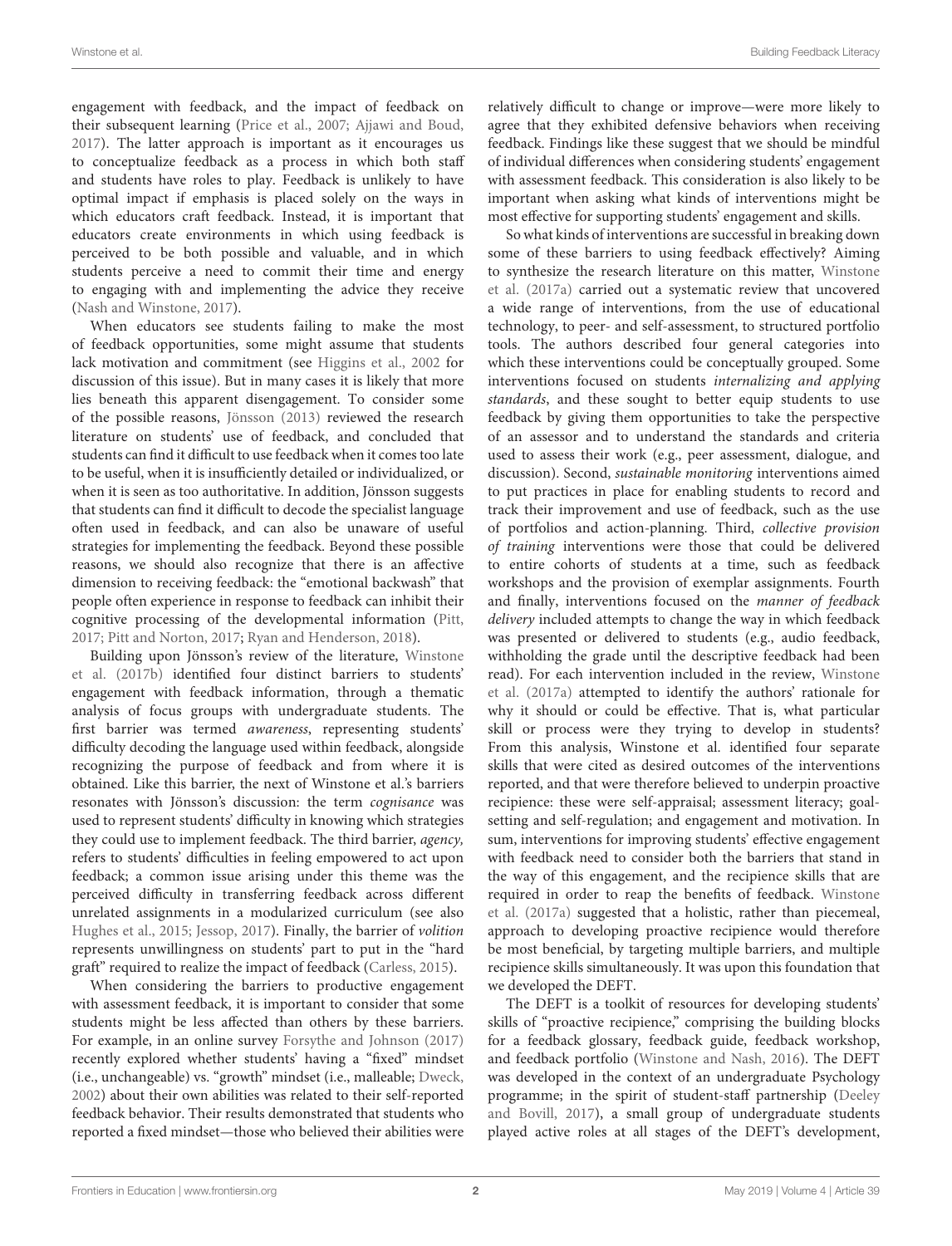including consultation, design, implementation, and evaluation. In determining the content of the DEFT tools, specific emphasis was placed upon considering the four types of barriers identified in [Winstone et al.'s \(2017b\)](#page-10-20) focus groups. We also took into account some initial data gathered during one of the participants' activities in those focus groups, which were published in Supplementary Materials alongside that paper. There, each focus group ranked the usefulness and their likelihood of using various different feedback recipience interventions. We found that feedback resources, workshops, and portfolios were all considered to be among the most useful interventions in principle, and considered the most likely to be engaged with in practice.

The first component of the DEFT, the feedback glossary, was designed principally to support students' awareness of what common feedback comments mean. We consulted the transcripts from [Winstone et al. \(2017b\)](#page-10-20), to find examples of feedback terms that participants spontaneously mentioned finding confusing. We then consulted teaching staff who were asked to provide short definitions of what they might mean when using each of these terms, and these definitions were synthesized. The resulting glossary was inserted as one part of the second DEFT component, the feedback guide. The guide is a short booklet for students designed principally to support their cognisance and agency, giving them concrete strategies that they might use to support their implementation of feedback. The guide was initially constructed by our student partners, and then refined and improved collaboratively. As part of their consultations with other students, our student partners created a feedback flowchart for inclusion in the guide, which set out a simplistic step-by-step process that could be taken when receiving feedback.

Like the feedback guide, the feedback workshop was also designed principally to support students' cognisance and agency, through giving them opportunities to reflect on what feedback is, how it can be used, and some of the difficulties that people face in reaping the benefits of feedback. Some of the workshop activities involve students bringing along a recent example of feedback they have received, so that they can discuss and analyse ways to use the advice they received. The workshop resources were designed around the conceptual framework of feedback literacy [\(Sutton, 2012\)](#page-10-27). In his model, Sutton argues that feedback literacy comprises three domains: knowing, which reflects knowledge of the learning potential of feedback; being, which represents an understanding of the impact of feedback on identity and emotion; and acting, which represents an awareness of the importance of taking concrete action in response to feedback. For each of these three domains, we designed three interactive activities, with accompanying resources. The workshop is designed to be flexible, such that an educator might choose to use one individual activity to facilitate discussions, or build a longer workshop using a combination of activities.

Finally, the feedback portfolio was designed principally to target the barriers of agency and volition, by enabling students to better see how their use of feedback was having an impact over time, and to synthesize and reflect upon their feedback. We created a series of resources that could be used within either an electronic or paper-based portfolio, such as guided reflection sheets, and a tool to support students in making use of non-personalized, cohort-level feedback (see [https://tinyurl.com/](https://tinyurl.com/FEATSportfolio) [FEATSportfolio](https://tinyurl.com/FEATSportfolio) for an example of how the portfolio might be built electronically).

In this paper, we report three studies designed to explore the perceived usefulness, benefits, and limitations of the DEFT. To this end, because our investigations served partly to benefit our own professional practice and pedagogy, in all three of the present studies we worked solely with students from our own subject discipline of Psychology. In the first study, using a survey method, we asked whether students believe the resources would benefit them in principle. In particular, we were interested in whether students believed that their engagement with the DEFT resources could reduce any difference between their self-reported current level of engagement with feedback, and the level at which they perceive they should engage with feedback. In this first study only, we also explored the influence of individual differences on students' perceptions of the DEFT resources. Specifically, based on prior findings indicating systematic variability in different students' engagement with feedback (e.g., [Winstone et al., 2016;](#page-10-28) [Forsythe and Johnson, 2017\)](#page-10-24), we wanted to explore individual differences in the perceived utility of the resources and in students' perceptions of their likelihood of using them. Here we drew upon a key construct relevant to learning opportunities: students' approaches to learning [\(Biggs et al., 2001\)](#page-10-29). A "deep" approach to learning represents an intrinsic motivation to learn, and a desire to understand meaning and interconnecting themes relating to learning material; in contrast, a "surface" approach represents a focus on the minimum requirements of a learning task, deploying strategies such as rote memorization. We predicted that students with higher deep approaches to learning, and those with lower surface approaches, would be most likely to perceive the DEFT resources as useful and most likely to say that they would use them.

In the second study, using a focus group method, we built on the initial quantitative exploration with a more in-depth exploration of students' perceptions of the DEFT resources, exploring potential aids and barriers to their engagement. Here we did not focus on any systematic individual differences between participants. In the third and final study, we sought to conduct an initial evaluation of the impact of the workshop component of the DEFT, by using a simplistic and exploratory self-report measure of feedback literacy to explore changes pre- and postworkshop. Taken together, exploring these issues can facilitate an initial discussion of how toolkits of resources such as the DEFT, in contrast with individual interventions that might focus on tackling only one kind of barrier or skill, might be used to develop students' proactive recipience of feedback information.

### STUDY 1

# Method

#### **Participants**

A total of 92 undergraduate Psychology students from different levels of study (54% first-years, 32% second-years, 5% professional placement years, and 9% final-years) completed the study in exchange for course credits. The total sample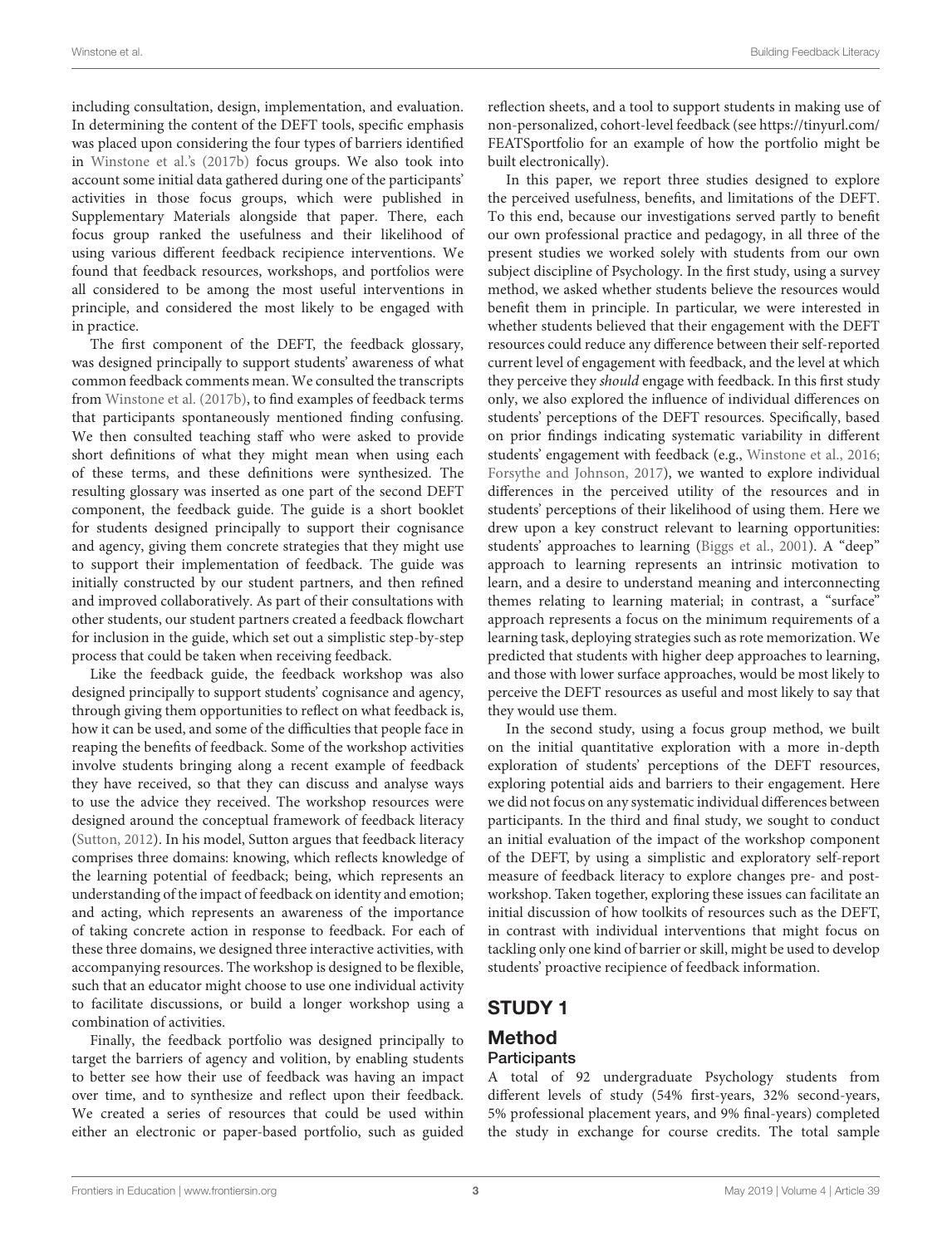included 79 females and 13 males (mean age  $= 20.50$ ,  $SD = 3.65$ ,  $range = 18 - 39$ ).

#### **Materials**

The study comprised an online survey that included the following sets of questions.

#### Perceptions of Feedback Usage

All participants responded to questions that required them to rate the extent to which they currently put into action the feedback that they receive on their assessed work (hereafter, "current use," and the extent to which they believe they should do so (hereafter, "ideal use"). Separately, they rated the extent to which they could put their feedback into action, if they were to receive and engage with the DEFT resources ("potential use"). For each of these three questions they responded using an on-screen sliding scale equivalent to a visual analog scale. The scales were anchored from "Not at all" to "Frequently," and the final position of each slider was automatically converted to a score between 0 and 100 for the purposes of analysis.

#### Perceptions of the DEFT Components

Participants rated the utility of the four DEFT components, each on two separate scales. Specifically, for each component they rated the extent to which students would benefit from having access to the resource (hereafter, "usefulness in principle"), and the likelihood that they would actually take advantage of the resource if it were available to them ("likelihood of use"). They made these ratings on scales from 1 (Very useless / unlikely) to 7 (Very useful/likely).

#### Approaches to Learning

All participants completed the Revised two-factor Study Process Questionnaire (R-SPQ-2F; [Biggs et al., 2001\)](#page-10-29). The R-SPQ-2F is a widely used measure of deep and surface approaches to learning, and participants are required to indicate their agreement with 20 statements such as "My aim is to pass my course whilst doing as little work as possible," using scales from 1 (Never true of me) to 5 (Always true of me). Deep and surface approaches are measured separately (in this sample, the overall correlation between both was  $r = -0.36$ ,  $p <$ 0.001). The measure possessed good internal consistency in this sample (Deep approach  $\alpha = 0.80$ ; Surface approach  $\alpha =$ 0.80). In the original [Biggs et al. \(2001\)](#page-10-29) questionnaire, both the deep and surface approach dimensions are sub-divided further into "strategy" and "motive" sub-dimensions. Here our findings were highly comparable between these sub-dimensions; therefore although we report the more granular findings in **[Tables 1](#page-4-0)**, **[2](#page-4-1)** for completeness, we comment only on the overall results for deep and surface approaches.

#### Procedure

The procedure for all studies in this paper were approved by an institutional ethics review board, and all participants in these studies gave informed consent to take part.

All participants completed the survey in the same order. After giving consent to take part, and indicating their age, gender, and level of study, they first answered the questions on current and ideal use of feedback. Next, they received a one-sentence description of the purpose and intended use of each of the four components of the DEFT, before rating their perceptions of each component as described above, and then rating their potential use of feedback if they were to use the DEFT. Finally, they completed the R-SPQ-2F, before receiving a written debriefing.

# **Results**

#### Perceptions of Feedback Usage

We began by examining our participants' perceptions of the extent to which they currently use their feedback, the extent to which they should use it, and the extent to which using the DEFT resources could reduce the gap between these two. Overall, participants believed that in principle they should put their feedback into action very regularly  $(M = 90.63, SD = 10.45)$ , but that they currently fall rather short of this normative ideal  $(M = 60.53, SD = 19.38)$ . Participants felt that with the support of the DEFT resources, they would be able to use their feedback more regularly ( $M = 80.07$ ,  $SD = 16.48$ ), thus making up much of the deficit between their current and ideal standards.

As described above, one subsequent question was whether these perceptions of feedback use varied systematically according to students' approaches to learning. We explored this question using correlation analyses; however, because participants' mean responses for the "ideal use" measure were near ceiling, and therefore not normally distributed, we took a non-parametric approach to all of these analyses. As **[Table 1](#page-4-0)** shows, participants who expressed more of a deep approach to learning typically rated their current use of feedback as higher, and they perceived a smaller deficit between their current, and ideal use of feedback. However, approaches to learning were not systematically related to the extent to which people felt the DEFT resources could help them reduce this deficit. There was a weak and nonsignificant tendency for those students higher in deep approach to perceive that they would improve less as a result of using the DEFT. However, even if it were treated as meaningful, this negative correlation is particularly difficult to interpret because the equivalent correlation between potential improvement and surface approach is also negative (and weak and non-significant). Overall then, the absence of clear correlations here leads us to best conclude that people's perceptions of their potential improvement in feedback use after using the DEFT were not significantly related to the extent of their deep or surface approach. Consequently, we found that participants with a more strongly surface approach tended to envisage a larger remaining deficit from their ideal standards even were they to use the DEFT. The opposite effect for deep approach was not statistically significant.

#### Perceptions of the DEFT Tools

Next, we examined whether participants believed that each of the individual DEFT components—the glossary, the feedback guide as a whole, the feedback workshop, and the portfolio—would be useful in principle, and whether they would actually engage with them in practice. **[Figure 1](#page-4-2)** shows that in general they perceived all four components as useful in principle, rating all four above five on the 7-point scale. Participants also generally believed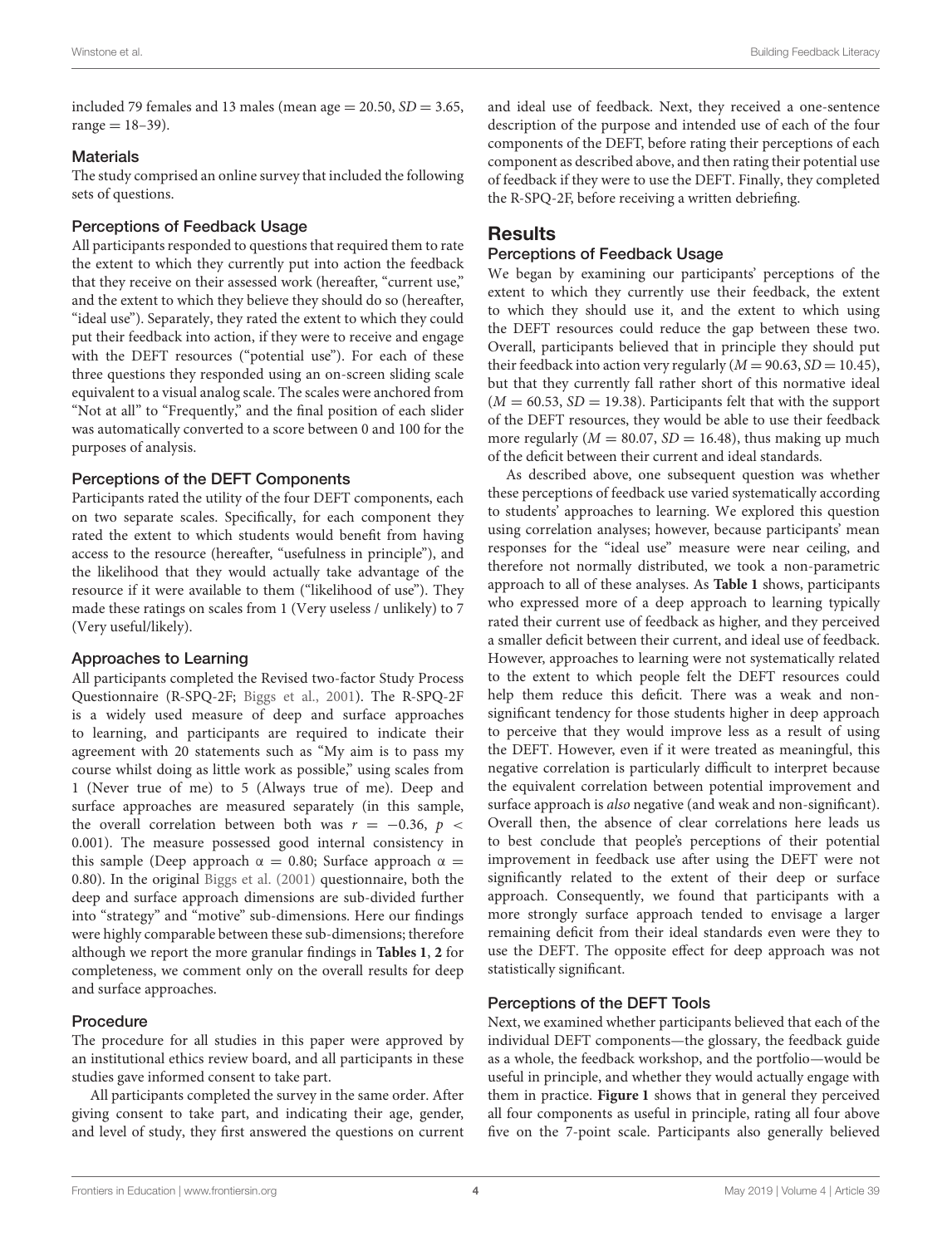<span id="page-4-0"></span>TABLE 1 | Spearman correlations between participants' reported approaches to learning, and their perceptions of feedback usage with and without use of the DEFT.

|                                                              | Deep approach |               |                 | Surface approach |               |                 |
|--------------------------------------------------------------|---------------|---------------|-----------------|------------------|---------------|-----------------|
|                                                              | Overall       | <b>Motive</b> | <b>Strategy</b> | Overall          | <b>Motive</b> | <b>Strategy</b> |
| Current use                                                  | $0.31***$     | $0.26*$       | $0.26*$         | $-0.14$          | $-0.13$       | $-0.14$         |
| Ideal use                                                    | 0.11          | 0.08          | 0.09            | $-0.14$          | $-0.13$       | $-0.13$         |
| Deficit (ideal minus Current use)                            | $-0.28**$     | $-0.25*$      | $-0.24*$        | 0.06             | 0.06          | 0.05            |
| Improvement with DEFT (potential minus Current use)          | $-0.17$       | $-0.12$       | $-0.14$         | $-0.12$          | $-0.12$       | $-0.11$         |
| Remaining deficit following DEFT (ideal minus potential use) | $-0.17$       | $-0.18$       | $-0.15$         | $0.27**$         | $0.24*$       | $0.29**$        |

 $p^*$  < 0.05,  $p^*$  < 0.01.

<span id="page-4-1"></span>TABLE 2 | Spearman correlations between participants' reported approaches to learning, and their perceptions of the utility and likelihood of use of each DEFT component.

|                   |                   | Deep approach |               |                 | Surface approach |               |                 |
|-------------------|-------------------|---------------|---------------|-----------------|------------------|---------------|-----------------|
|                   |                   | Overall       | <b>Motive</b> | <b>Strategy</b> | Overall          | <b>Motive</b> | <b>Strategy</b> |
| Perceived utility | Glossary          | 0.16          | 0.19          | 0.10            | $-0.11$          | $-0.20$       | $-0.05$         |
|                   | Feedback quide    | $0.27**$      | $0.23*$       | $0.29**$        | $-0.26*$         | $-0.27*$      | $-0.26*$        |
|                   | Feedback workshop | $0.24*$       | 0.20          | $0.21*$         | $-0.18$          | $-0.18$       | $-0.19$         |
|                   | Portfolio         | $-0.06$       | 0.08          | $-0.18$         | $-0.01$          | 0.10          | $-0.05$         |
| Likelihood of use | Glossary          | 0.11          | 0.12          | 0.09            | 0.02             | $-0.06$       | 0.04            |
|                   | Feedback quide    | 0.15          | 0.10          | 0.20            | $-0.14$          | $-0.15$       | $-0.14$         |
|                   | Feedback workshop | $0.26*$       | $0.22*$       | $0.28***$       | $-0.29**$        | $-0.34**$     | $-0.25*$        |
|                   | Portfolio         | $-0.01$       | 0.06          | $-0.07$         | $-0.15$          | $-0.12$       | $-0.16$         |

 $p^*$  < 0.05,  $kp$  < 0.01.

that they would actually engage with these tools, although their ratings of likelihood of use were statistically lower, overall, than their ratings of usefulness in principle, Wilcoxon  $Z$  ( $N =$ 92) = 3.16,  $p < 0.01$ . This difference was foremostly seen for the feedback workshop, but the overall size of the difference was small. In terms of both perceived utility in principle, and likelihood of use in practice, participants rated the portfolio tool the most positively. We must, of course, remember that these self-report measures lend themselves easily to demand effects, whereby participants provide the responses that they believe the researchers desire; the anonymous online format of the survey clearly mitigates but does not entirely remove this concern.

Once again, we took a non-parametric approach to analyse how these perceptions were associated with participants' approaches to learning. A number of systematic patterns emerged across the different components, as summarized in **[Table 2](#page-4-1)**. As the table shows, it was generally the case that those with stronger deep approaches were somewhat more optimistic, and those with stronger surface approaches were somewhat more pessimistic about these tools, especially the feedback guide. Not all of these relationships were statistically significant, though; in particular we found no evidence of systematic individual differences in students' perceptions of the utility or likelihood of using the feedback portfolio. Put differently, these data offer some evidence that certain DEFT components are more likely to be used by some students than by others, not just because some students are more likely than others to engage, but also because they differ in their perceptions of the potential utility of such tools. However, it



<span id="page-4-2"></span>is important to emphasize that all of these relationships—even those that were statistically significant—were relatively small in size.

# STUDY 2

# Method

#### **Participants**

A total of 13 Psychology students from different levels of undergraduate study (nine first-years, three second-years, and one final-year) each took part in one of four focus groups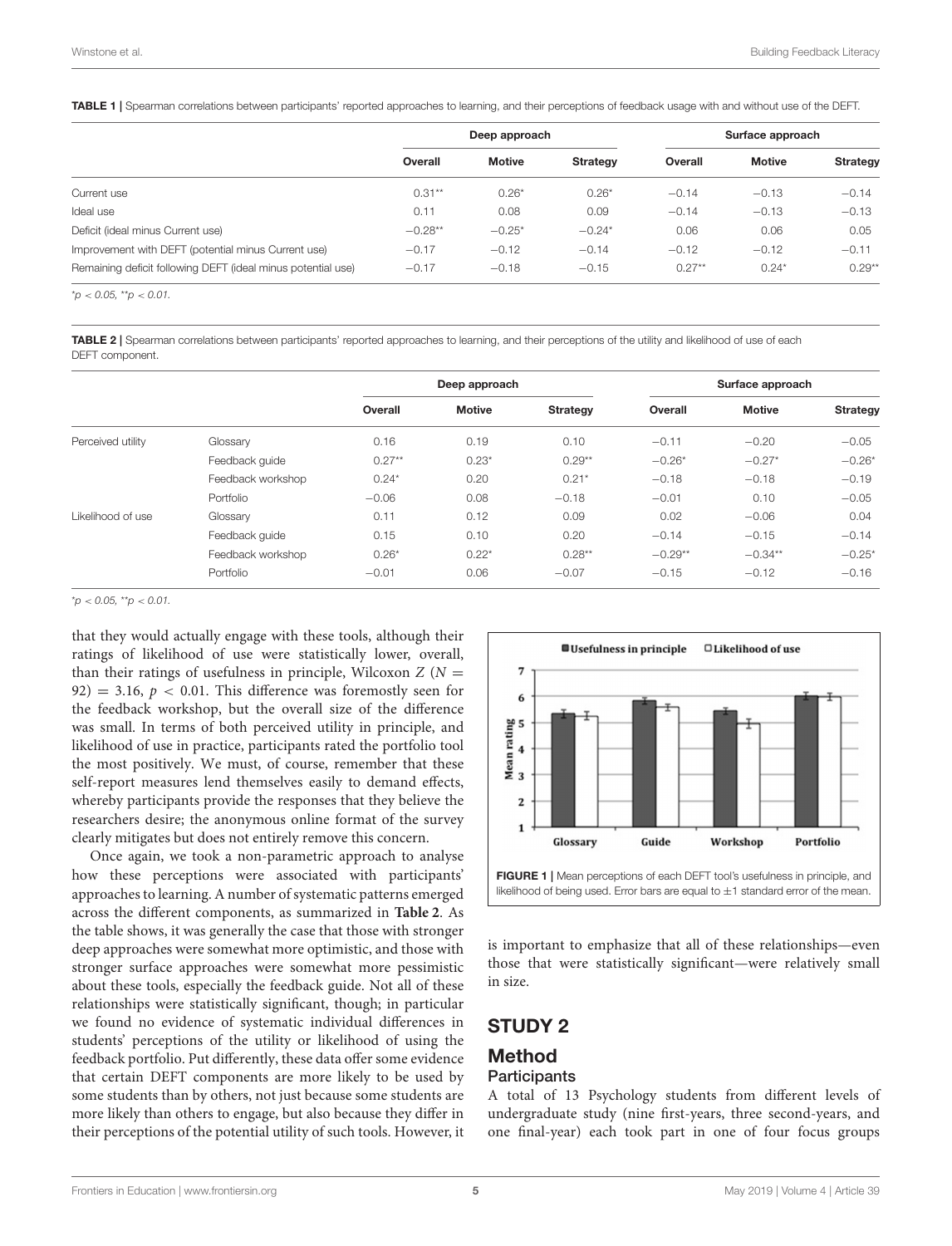(denoted below as FG1, FG2, FG3, and FG4, which contained two, four, two, and three participants, respectively), in exchange either for course credits or for £5. In total the sample comprised 12 females and one male.

#### Materials and Procedure

The focus groups were facilitated by a research assistant who was unknown to the participants. Following a rapport-building activity involving introductions and general conversation [\(Kitzinger, 1994\)](#page-10-30), the research assistant facilitated discussion through a semi-structured topic guide. The facilitator first introduced the project through which the resources were developed, and then explained that the purpose of the focus groups was to gather students' perceptions of the tools. First, participants were introduced to each of the DEFT components. For each component they received a summary sheet that explained what the tool is, its intended purpose, and some information about how the tool was developed. They also received a copy of the feedback guide (containing the glossary), a summary of some workshop exercises and activities, and some screenshots of the portfolio as it might appear in a web-browser. As students explored each resource, the facilitator encouraged discussion structured around the ways in which the resource would be helpful for their learning, what would make it difficult to use, and how it could be further improved. The facilitator provided prompts where necessary, but otherwise his role was minimal. Once participants had explored all components of the DEFT, they were given the opportunity to share any further perspectives about their use of feedback. Finally, students were invited to express the "take home" message that they would like the researchers to take from their discussions. Following the completion of all four focus groups, the recordings were transcribed verbatim, and all participants were assigned an alphabetic identifier to preserve their anonymity. The transcripts were analyzed deductively using thematic analysis (Braun and Clarke, [2006\)](#page-10-31), through which we searched the transcripts using a realist approach for evidence of likely barriers and facilitators to students' engagement with the resources as identified on a semantic level [\(Braun and Clarke, 2006\)](#page-10-31). We followed Braun and Clarke's recommended stages of analysis, with the processes of generating codes and organizing them into themes being carried out by two researchers through an iterative process of dialogue.

#### **Results**

Recall that the aim of this study was to explore students' perceptions of the DEFT resources, including the potential aids and barriers to their engagement. Below we outline some of what we judged to be the most noteworthy or recurrent viewpoints that came up in participants' discussions, for each of the four DEFT components.

#### Feedback Glossary

When discussing the glossary, participants were in general agreement that it could help them with "demystifying" academic terminology, and could give them clearer insight into the perspective of a marker. Some students saw the glossary as a resource that they might use after receiving feedback, as one might use a dictionary, having it available "on the side like when you're looking at [feedback]" (Participant A, FG1). Other students expressed a belief that they would benefit from digesting the information as more of a preparatory exercise, and would "probably read through it at the beginning of the year and then I probably wouldn't look at it again" (Participant D, FG2). Indeed, several participants perceived that a glossary of feedback terms would be of most use to them in the early years of their course:

- D: Probably the first few essays you get back –
- E: Yeah
- D: and then you get to know what everything means (FG2).
- N: Maybe like you'd use it more in first year cos then there would be more terms that you're unfamiliar with, but then that are used like again in second and final year (FG4).

Nevertheless, there was a clear view that the participants would not wish for such a resource to be a substitute for dialogue with academic staff, and that this would influence the way in which students engage with the resource:

G: I think it's probably really useful, it's probably quite reassuring as a first port of call but I think in most situations, if you were that concerned about what they meant in your feedback, you'd go and talk to the lecturer (FG2).

#### Feedback Guide

In participants' discussions of the feedback guide, it became clear that they particularly valued the explicit guidance on how to use feedback in general:

D: I guess [the guide] also gives you the steps for things to actually look for, so at the beginning I kind of looked at [my feedback] and thought "okay so there's some stuff that I've done okay, and there is some stuff I can improve, but I don't really know how should I go forward from that, I've read but now what do I do?" So then saying like actually, think about what you can do to improve solidly and then do an action plan, I might possibly engage with [my feedback] more (FG1).

In some cases participants saw this instructive value as being less about providing concrete strategies to follow, and more about providing motivation and encouragement. In their discussions of the resources, students frequently acknowledged the various difficulties associated with using feedback well. In particular, students recognized that their emotional responses to feedback can hamper their engagement, and that the flowchart contained within the feedback guide might help them to engage with feedback in a better way by directing them to think about their emotional readiness: "I think it's actually quite good-I never even considered like assuming you would be emotionally ready, so that's quite good" (Participant B, FG1). The flowchart was also perceived to be beneficial in terms of giving students a sense of agency and motivation to take action on feedback:

- O: I like the flow chart. A lot.
- K+N+J: Yeah.
- K: It's really good.
- N: I think it sort of encourages you to actually do something about your feedback?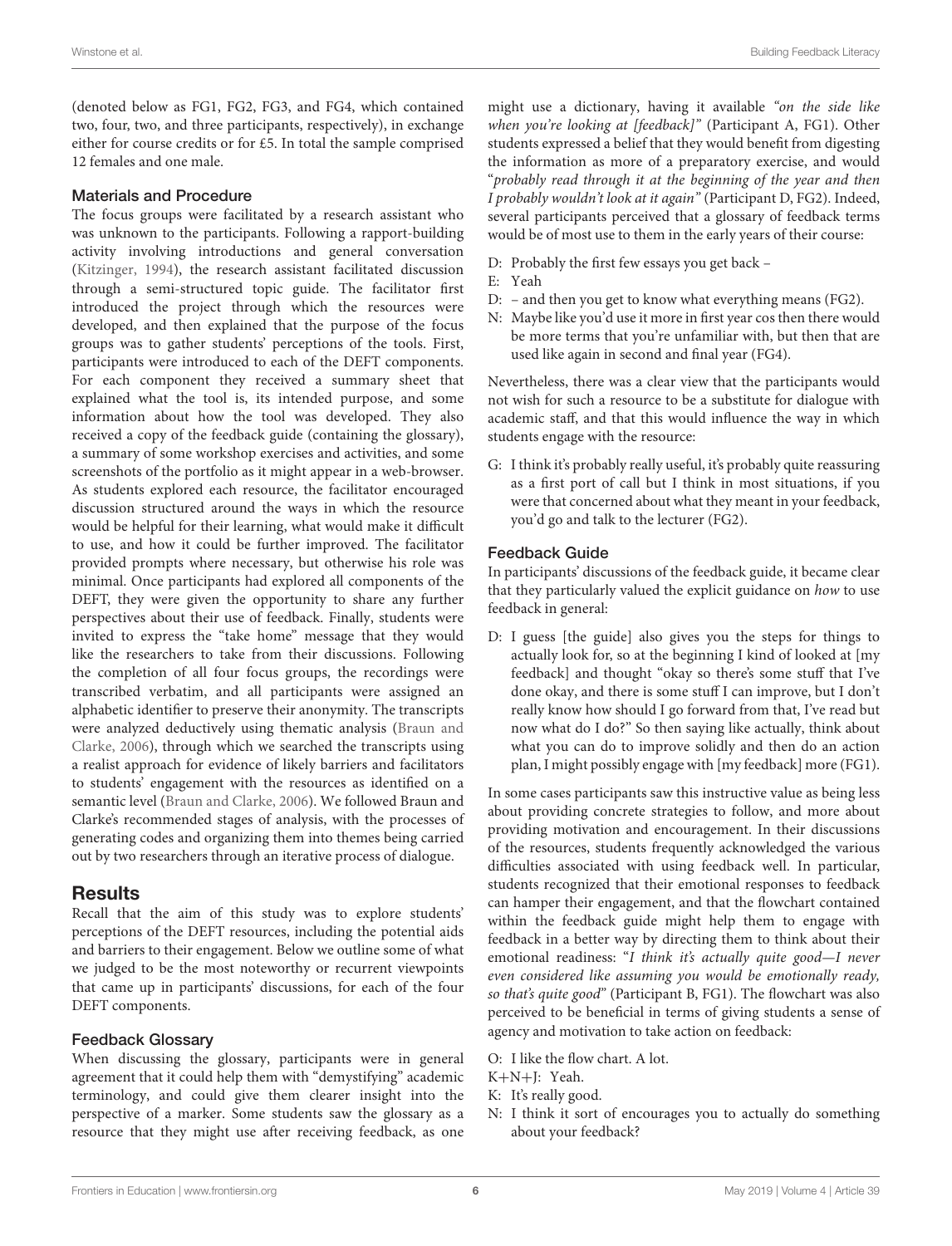K: Yeah.

N: Cos like a lot of the time you just sort of get it and then just forget about it and put it aside (FG3).

In all four focus groups, students discussed how the fact that the feedback guide was authored by students enhanced its accessibility: "I think it's good because it's not like really academic it's more like informal like a few tips..." (Participant K, FG4). Participants also discussed how reading about other students' difficulties when using feedback, as well as their suggested strategies for success, is at once both reassuring and motivating:

- H: I quite like this because it's quite realist, it includes like erm the opinions of students at the back and then at the front, erm, in how to use this guide, for example the points made as it can be difficult to feel motivated to use feedback. I think that would... that may encourage students to look over their feedback and use it effectively (FG3).
- O: I like the "you are not alone" section.

J: Yeah.

O: Cos it's probably like saying exactly what you're thinking so it sort of helps you out a bit (FG4).

Despite clear recognition of the benefits of the feedback guide, some participants did question whether students would fully engage with all of the information in the guide, because "there's so much text they may feel demotivated to look through all of this." (Participant H, FG3). Others questioned whether the feedback guide was a resource that students would actually return to: "if you read it once, would you read it again?" (Participant B, FG1).

There was also a perception amongst some students that whilst resources such as a student-authored feedback guide might be useful in principle, the resource would be most useful for those who have yet to develop the skills to implement feedback. However, students also recognized that those who might benefit the most from the resource may also be less likely to engage with it, perhaps because their emotional response to feedback may inhibit engagement:

- G: The chances are, if you're one of those students that wants to act on feedback to do it, you would have already sorted out how to act on feedback (FG2).
- E: I think the problem is, if you've just got some bad feedback you're not going to want to read all this. You're going to be in a bad mood and you're just going to kinda want the facts and get straight to the information you want—you might not want all this kind of trying to personalize it and try and make it relate to you (FG2).

#### Feedback Workshop

When discussing the feedback workshop resources, students perceived benefits of taking part in a facilitated session focused on engagement with feedback, and judged the interaction and discussion with peers to be one particular benefit. One participant for example said "it's very useful to hear comments from your peers and see how they respond to certain bits of criticism" (Participant L, FG4), whilst another remarked that: "it's great that this kind of talks you through the process of going through it and you're

#### discussing with other people so you get more ideas" (Participant B, FG1).

Another perceived benefit of the feedback workshop was that the activities gave them the opportunity to apply the techniques learnt to their own feedback, by using examples of their own feedback as the basis for exercises:

- B: I just think it would be really helpful to apply this to your own work and then see if you've kind of done the approach right maybe, and get feedback from your tutor (FG1).
- G: I think as well there should be the option to, if you're comfortable with it, to use specific examples from your own feedback to make it more specific to students obviously people might...people might not want to talk about their feedback, but if you're comfortable with talking about it within the group then I think there should be the chance to make it about your own feedback (FG2).
- C: it kind of encourages you to actually engage with your feedback and see how you can make it better, because sometimes you look at it and think okay I need to do that next time, but you're not sure how to do. So if you get hands-on experience with your own work of how to use your feedback, I think that would be helpful (FG2).

Here, participants envisaged that although not all students would be comfortable sharing examples of feedback they had received, there was potentially much to gain from engaging in the workshop activities that centered on the use of personal examples. Students also perceived that the workshop affords an opportunity to get "hands-on experience" with using feedback, which could increase their agency to enact these techniques when receiving feedback again in the future.

In all of the focus groups, interesting discussions arose regarding the way in which the workshops might be scheduled. The consensus seemed to be that the value of the workshop comes from creating a dedicated time and space to work on skills for engaging with feedback, which students may not otherwise use to focus on feedback. This led to suggestions that "perhaps they should be compulsory" (Participant H, FG3):

B: Erm I guess the fir... the initial thought is it's quite good because it will make you engage with it. I mean it's an hour that you have to dedicate to thinking about how you'd approach feedback, whereas I think realistically would you give an hour of your time to think about how to approach feedback? (FG1).

#### Feedback Portfolio

Discussion around whether engaging with the DEFT should be optional or compulsory also arose when students explored the feedback portfolio resources. In some students' views, the portfolio would not take significant time or effort to utilize, and would promote their own engagement with feedback: "I also don't think that it would take that much of your time maybe quarter of an hour... erm and it would make you do it." (Participant B, FG1). Across the focus groups, though, different opinions were expressed about the optionality of engaging with the portfolio. For some, "if it's something that is optional, then the people that really want to make a difference to their work are going to do it but I don't think it is something you can say is compulsory"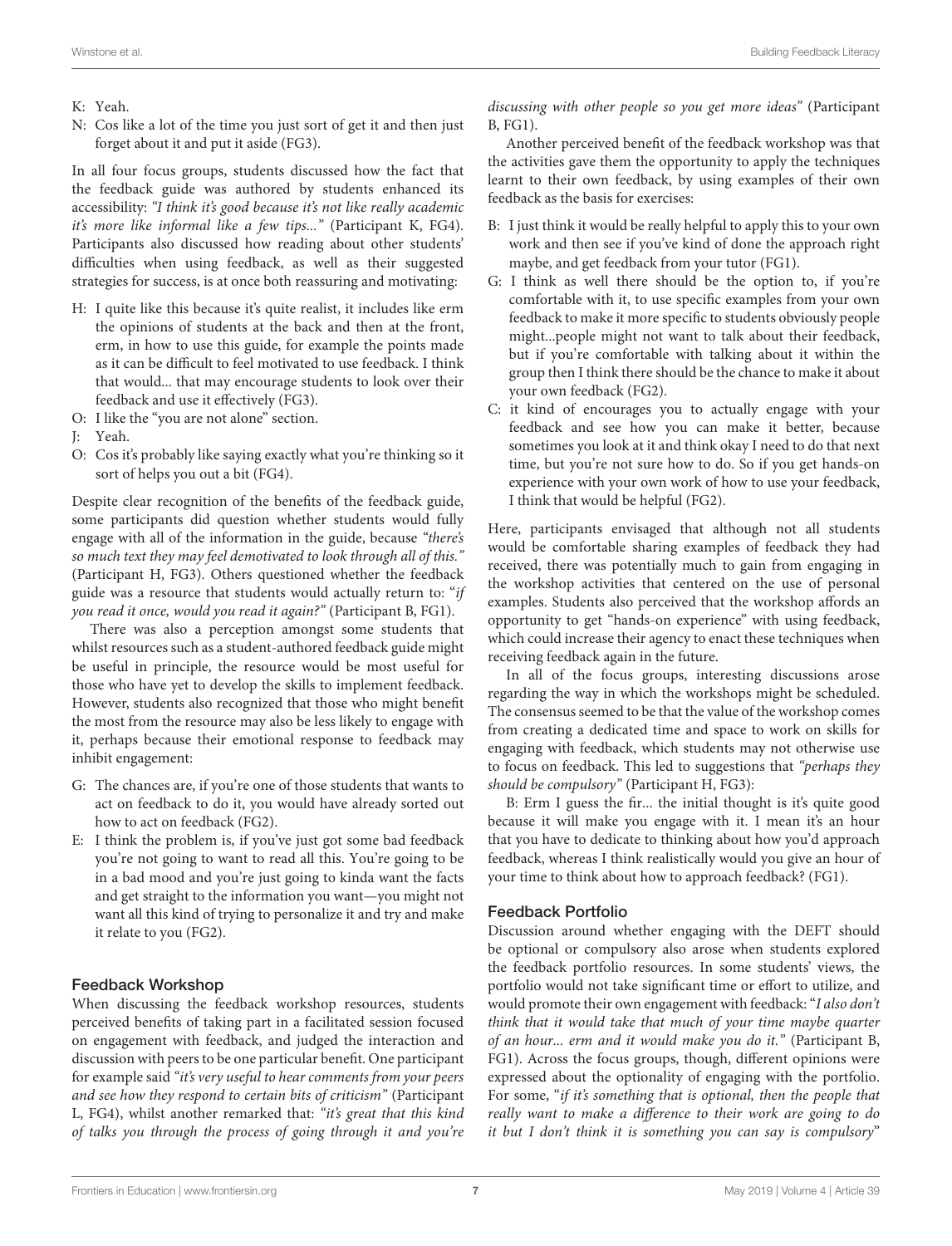(Participant D, FG2). Others expressed a belief that use of the portfolio would need to be embedded into scheduled contact time: "I wouldn't want to waste my own time doing this kind of—I wouldn't want to do this in my spare time. But if you incorporated it into academic tutorials then it would be quite good" (Participant E, FG2).

Despite these discussions around how best to facilitate engagement with the portfolio resource, students identified and discussed what they perceived to be key benefits to using such a tool. First, students discussed that it would be useful to bring all of their feedback together in one place, facilitating synthesis of their strengths and areas for development:

- B: Yeah no I think that's a really good point it's like synthesizing everything... with how it is at the moment you get a piece of feedback and you probably save it on the folder that piece and module's in, and then it's loads of different places (FG1).
- A: Cos it just makes it all like... like I said it's all in one page you don't have to look at like your past like two essays separately to see 'oh what did I do wrong there?' to make sure you don't do it again (FG1).
- G: I think this is really good, having it all in one place. . . you can see where you've improved because you're... you can look at how it's jumped forward in different assignments (FG2).

Second, students reflected upon the potential benefit of the portfolio for facilitating dialogue with their lecturer or personal tutor:

- K: Yeah that's a good idea. To be like, for the personal tutor to have access to what you've written. . . and say "oh I've noticed that you've written this in a lot of essays but you still haven't seen improvement" (FG4).
- N: I think it would be good for a tutor to like erm look at it sort of once you've completed it? Cos say you... you think you're doing something not so well each time... like they could be "oh no you're actually doing this okay, but now do this". . . ? (FG4)

Interestingly, students envisaged benefits to this kind of dialogue beyond just engaging with feedback, where the portfolio could become a vehicle for their stronger engagement with personal tutoring: "I'm wondering if actually now getting your tutor to be involved in your academic progress is one way to get people more involved with their personal tutor" (Participant G, FG2).

Third, students expressed a belief that the portfolio would support their reflection on feedback, enabling stronger engagement with the information and a clearer sense of how to enact the advice:

- A: . . . and then the next time round when you get that piece of feedback be like "oh I didn't even realize that I've done this bad twice in a row, now there's obviously something wrong with this" (FG1).
- O: I think it's a really good idea. Cos if say you're getting low marks on like essay one and two and then you're sort of getting a bit annoyed with yourself like essay three you might want to really like change something. You can see like the common things that you're doing wrong and like really make an effort to change it (FG4).

As was the case for participants' discussions of the feedback glossary, students also discussed the relevance of the portfolio resource at different stages of their degree programmes, seeing greater benefit to using the portfolio during the early stages: "I think to help in first and second year it's probably good but maybe beyond that, if you're improving as a whole student that's more important" (Participant G, FG2).

#### **Summary**

When discussing all four resources within the DEFT, students expressed what they perceived to be key benefits to the tools, such as supporting decoding, identifying actions, and synthesizing and reflecting upon feedback. Students' discussions also identify several key considerations to be taken into account when planning how to support students to use the resources; the point within the degree programme at which students would engage, as well as the optionality of engaging with resources, seem to be important considerations. It appears that students perceive the optimum timepoint for introducing the DEFT resources to be early in their degree programmes, as part of the development of their academic literacy—this finding might possibly, however, be an artifact of the majority of our participants being in their first-year of study; our analysis did not explore the possibility of individual differences in this regard. To begin to explore the utility of the DEFT resources in supporting students' feedback literacy from the start of a degree programme, we implemented and evaluated a DEFT feedback workshop in a Level 4 (i.e., first year of university) academic skills tutorial programme.

# STUDY 3

# Method

### **Participants**

A total of 103 first-year undergraduate Psychology students voluntarily completed the first part of the study during class. One week later, 77 of these students completed the second part of the study during a tutorial—the remaining 26 participants were excluded from analysis. We did not collect demographic data about the participants, but the sampled population was disproportionately female, and most would have been aged 18–19.

#### Materials

We developed a simplistic and exploratory measure containing 14 items that related to each of the three different elements of feedback literacy outlined by [Sutton \(2012\)](#page-10-27), namely knowing, being, and acting. We should be clear that we did not conduct any prior formal validation of this scale, and indeed, that our aim here was not to develop and validate such a measure of feedback literacy. Instead, our aim here was simply to develop a series of items that would provide an exploratory indicator of the effectiveness of our classroom intervention. The item development process therefore involved detailed scrutiny of [Sutton's \(2012\)](#page-10-27) article, then developing and refining items that reflected each of the knowing, being, and acting elements. For example, the items included "Feedback supports the development of broader academic skills"; "My engagement with feedback does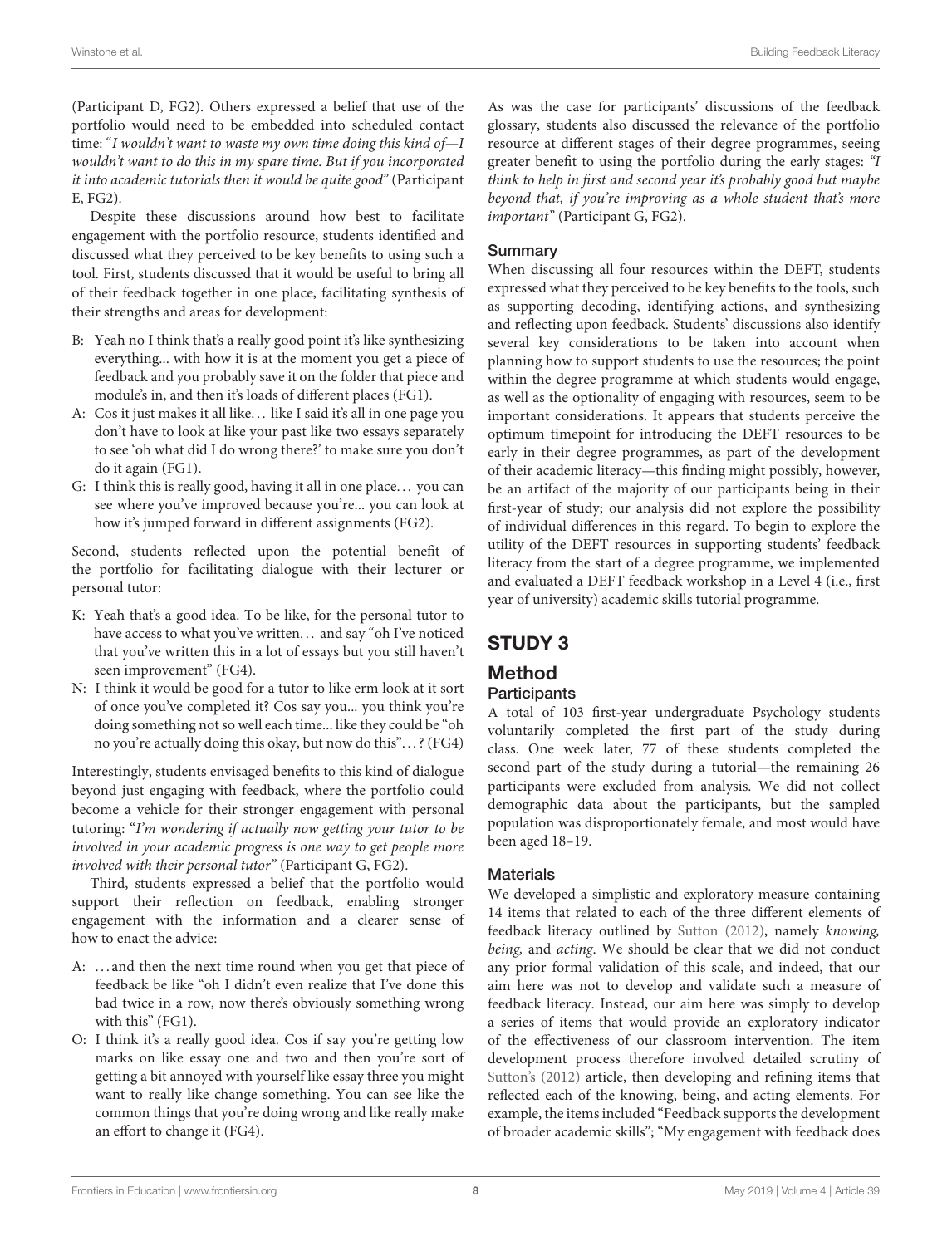not depend on the mark I receive"; and "In order to be useful, feedback needs to be acted upon." Participants were required to rate each statement on a scale from 1 (Strongly disagree) to 5 (Strongly agree). One of the items was reverse scored during analysis. For each participant we calculated an overall feedback literacy score at each of Time 1 and Time 2 by averaging all 14 items ( $\alpha = 0.73$  at Time 1,  $\alpha = 0.75$  at Time 2). A full list of the items can be found in **[Table S1](#page-9-0)** in the **[Supplementary Materials](#page-9-0)**.

#### Procedure

#### **Time 1**

At the beginning of a timetabled teaching session, all participants were asked to take part in the study by completing our 14-item feedback literacy measure, which was then collected from them. The session that followed constituted the DEFT feedback workshop. In this 1-h workshop, participants completed a number of individual and group-based activities, as well as class discussions, centering around several key aspects of feedback literacy. First, participants took part in a group discussion activity structured around the following questions: what is feedback; where and whom does feedback come from; what is the impact of feedback; and what can make feedback difficult to use. Next, participants worked in groups to discuss a series of exemplar feedback comments, how they might interpret these comments, and what might plausibly be learned from them. In the third activity, participants had the opportunity to consider, first individually and then in groups, the emotions raised by feedback and how to manage them. In the final activity, participants discussed in groups what actions they could take on a new series of exemplar feedback comments.

#### **Time 2**

At the start of a second scheduled teaching session, 1 week after the first, participants were asked to complete the same 14 item measure that they completed at Time 1. After finishing this measure, all participants were debriefed.

# **Results**

For all 14 of the individual scale items, there was variability in participants' responses at both Time 1 and Time 2. At both time points, we averaged participants' scores across these 14 survey items to produce an overall score. These scores were distributed approximately normally (Time 1: skewness  $z = 1.32$ , kurtosis  $z = -0.02$ ; Time 2: skewness  $z = 1.00$ , kurtosis z  $= 2.06$ ). Nevertheless, because the distributions of responses on some individual items were highly skewed, we chose to analyse the average scores using both a parametric and nonparametric approach, to ensure that the findings would be robust to alternative analyses. At Time 1, participants provided mean scores of 3.99 out of 5 ( $SD = 0.32$ ; Median = 3.93; Range = 3.29–4.93) across the 14 survey items. In contrast, at Time 2 they provided mean scores of 4.19 ( $SD = 0.34$ ; Median = 4.14; Range  $= 3.64-4.93$ ). A paired *t*-test confirmed that this represented a statistically significant increase in feedback literacy scores,  $t_{(76)} =$ 6.80,  $p < 0.001$ ,  $d = 0.62$ ; the same outcome held when we instead analyzed the data using a non-parametric Wilcoxon test,  $Z(n =$  $77$ ) = 5.55,  $p < 0.001$ ,  $r = 0.45$ .

# **DISCUSSION**

Ensuring students' proactive engagement with feedback is crucial if that feedback is ever to be useful. Having created the DEFT as a resource for breaking down barriers to proactive recipience and for developing recipience skills, the three studies reported in this paper served to evaluate the perceived value of this kind of systematic approach.

Our first aim here was to explore students' perceptions of the potential utility of the DEFT resources. Taking the DEFT as a whole, the findings from Study 1 illustrate that participants saw potential for the DEFT to reduce the deficit between their current feedback recipience and what they believe to be the ideal level of feedback recipience. In addition, participants' ratings of the utility of each component in the DEFT, as well as their reported likelihood of engagement with the resources, were relatively high across the board. Nevertheless, participants' ratings of the likelihood of engaging with the resources were statistically lower than their ratings of the perceived utility of the resources. The data from the focus groups in Study 2 provide converging evidence for these conclusions. When exploring the DEFT resources in the focus groups, participants discussed what they perceived to be unique benefits to each component; for example, believing that the glossary would support their decoding of terminology, and that the portfolio would enable them to effectively synthesize feedback from multiple assignments. However, participants suggested that several of the resources would be most beneficial at an early stage of their university programmes. This perception may explain why some participants, perhaps those at a later stage of a programme, perceived the potential utility of certain tools in principle to be greater than their likelihood of using the tools in practice. Similarly, students expressed differing perspectives about whether or not engagement with the resources should be compulsory. Some students believed that they would be unlikely to engage with the resources unless they were compulsory; others believed that engagement with the resources should be voluntary. These differences of opinion serve to demonstrate the importance of seeking to explore individual differences in students' engagement with feedback interventions.

On the matter of individual differences, in Study 1 we found that participants who scored highly on self-reported deep approach to learning tended to claim that they currently use feedback more frequently than did their "low on deep approach" counterparts. Importantly, though, there were no statistically significant differences (according to approaches to learning) in the extent to which participants felt the DEFT would enhance their current use of feedback. What we did find, though, was that deep approach participants rated the utility of a feedback guide and feedback workshop as higher, and believed they would engage more with the workshop in particular; the reverse was true for surface approach participants. In other words, we found counterintuitively that deep and surface learners differed in how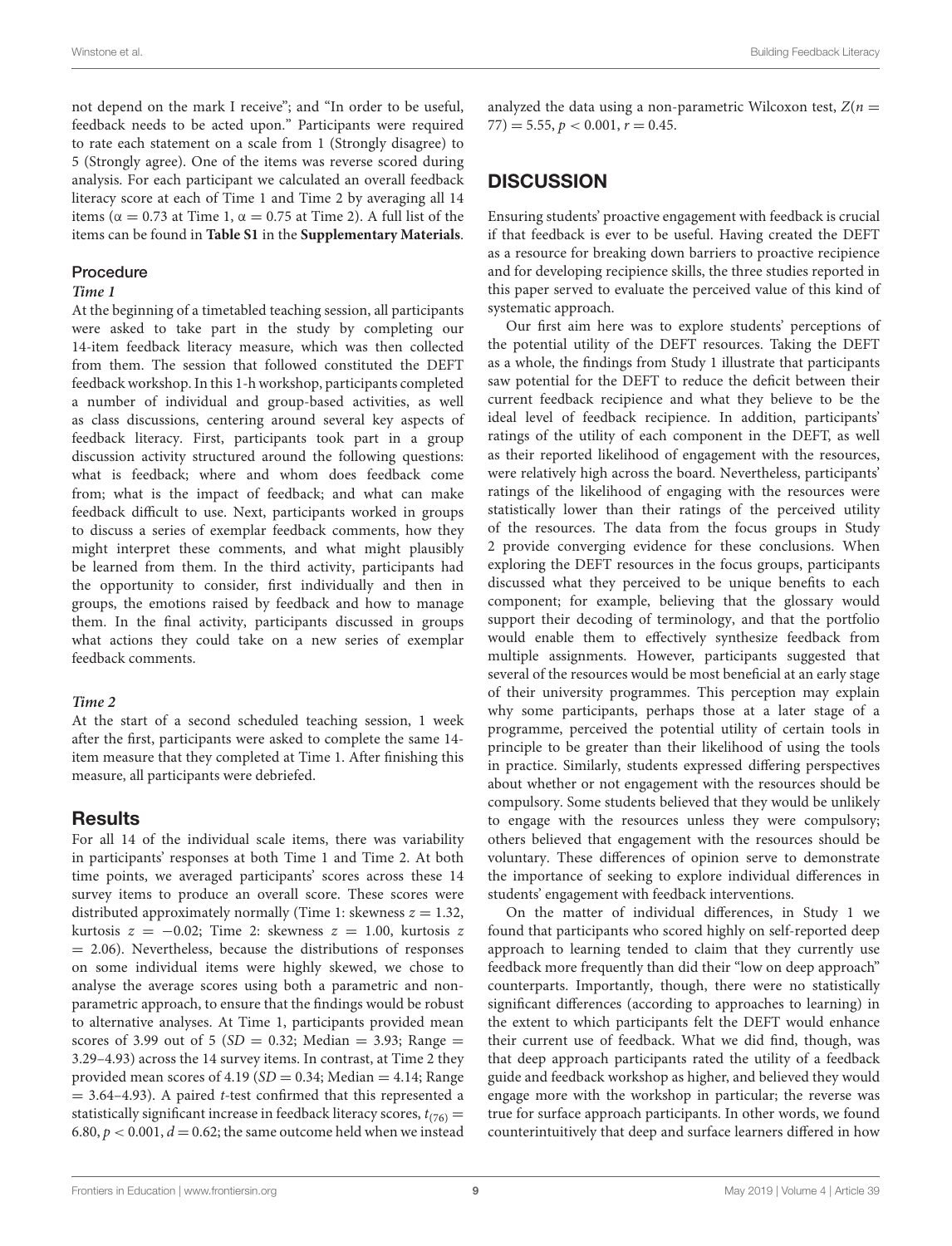useful they perceived specific DEFT resources to be, even though they did not differ significantly in the extent to which they thought the DEFT resources as a whole would increase their use of feedback. These findings, together with students' discussions in the focus groups (where we did not explore systematic individual differences, but we did note differences of opinion), demonstrate that not all students are likely to engage with the resources in the same way. In particular, given findings that approaches to learning are associated with academic attainment (see, for example, [Richardson et al., 2012\)](#page-10-32), our findings align with other reports in the literature that those students who are most likely to benefit from feedback interventions may be least likely to use them. For example, in the context of medical education, [Harrison et al. \(2013\)](#page-10-33) showed that "just-passing" students were less likely to use feedback on summative OSCE exams than were higher performing students. Our findings suggest that studying systematic individual differences could potentially help with understanding how best to engage and support a diverse population of students.

The final aim of this paper was to test for changes in students' self-reported feedback literacy before and after attending a feedback workshop utilizing the DEFT resources. Here we found that after attending the workshop, participants' scores increased significantly on a simplistic and exploratory measure of feedback literacy [\(Sutton, 2012\)](#page-10-27). This preliminary evidence of the efficacy of the workshop is an encouraging indicator of the potential benefits of such interventions. However, it should be treated with caution given the potential for demand effects in self-report ratings, and in particular given that our feedback literacy measure was not validated. Scale validation is an important step in ensuring that a measure taps appropriately into the construct that it claims to measure. Therefore, future research involving classroom interventions on this topic would benefit substantially from the development of a reliable and well-validated measure of feedback literacy, which could be used by researchers and practitioners for better understanding students' engagement with feedback.

The data reported in this paper represent an initial evaluation of students' perceptions of one approach to developing students' feedback literacy. Each of our individual studies carries limitations beyond those already mentioned above. In Study 1, some of the outcome measures contained relatively little variability between participants; for example, the top anchor for our scale of "ideal" feedback recipience was "frequently," and a more extreme choice of anchor might have allowed greater variability in our data and in turn influenced the strength of the overall findings. In Study 2, students' discussions were limited to the tools contained within the DEFT; they were not able to discuss any different interventions that they perceived might benefit their feedback literacy, and we did not get a clear picture of any relevant individual differences in participants' viewpoints. In Study 3, we measured the change in responses to scale items relating to feedback literacy after a relatively short period of time, rather than tracking the impact of the workshops over a longer time period. In all three studies, our sample sizes were relatively small and were constrained to a single subject discipline.

Thinking more broadly about the outstanding questions raised by our work, it is important to emphasize that our evaluation of the resources focuses on students' subjective perceptions of the benefit of these tools, as well as a shortterm exploration of the impact of a feedback literacy workshop. Future research should seek to measure the longer-term impact of interventions to support students' feedback literacy, and the effects on their subsequent use of feedback. Indeed, there is a real scarcity of research in the literature that explores the impact of feedback interventions on long-term behavioral outcomes that are less susceptible to demand effects than are self-report measures [\(Winstone et al., 2017a\)](#page-10-1). Yet longer-term outcome measures are crucial if we are to ascertain the real impact of feedback interventions on students' learning and skill development.

These limitations aside, the present studies suggest that when striving to enhance students' feedback literacy, a skills-based intervention focused on tackling barriers to engagement has good potential. This kind of intervention aligns well with a socioconstructivist approach to feedback, in which emphasis is placed on the active engagement of the student in the feedback process, and on seeing evidence of the impact of feedback on students' learning (e.g., [Ajjawi and Boud, 2017\)](#page-10-13). And importantly, it also aligns with the notion that truly developing these important skills requires a sharing of responsibility by both educators and by students [\(Nash and Winstone, 2017\)](#page-10-14).

# ETHICS STATEMENT

This study was carried out in accordance with the recommendations of the British Psychological Society's Code of Ethics and Conduct (2009) and Code of Human Research Ethics (2014) with written informed consent from all subjects. All subjects gave written informed consent in accordance with the Declaration of Helsinki. The protocol was approved by the University of Surrey Ethics Committee.

# AUTHOR CONTRIBUTIONS

NW and RN designed the DEFT with input from GM. NW and RN designed and conducted the studies. NW and RN analyzed the data. All three authors wrote the paper.

# FUNDING

This work was supported by the Higher Education Academy under Grant number GEN1024.

# SUPPLEMENTARY MATERIAL

<span id="page-9-0"></span>The Supplementary Material for this article can be found [online at: https://www.frontiersin.org/articles/10.3389/feduc.](https://www.frontiersin.org/articles/10.3389/feduc.2019.00039/full#supplementary-material) 2019.00039/full#supplementary-material